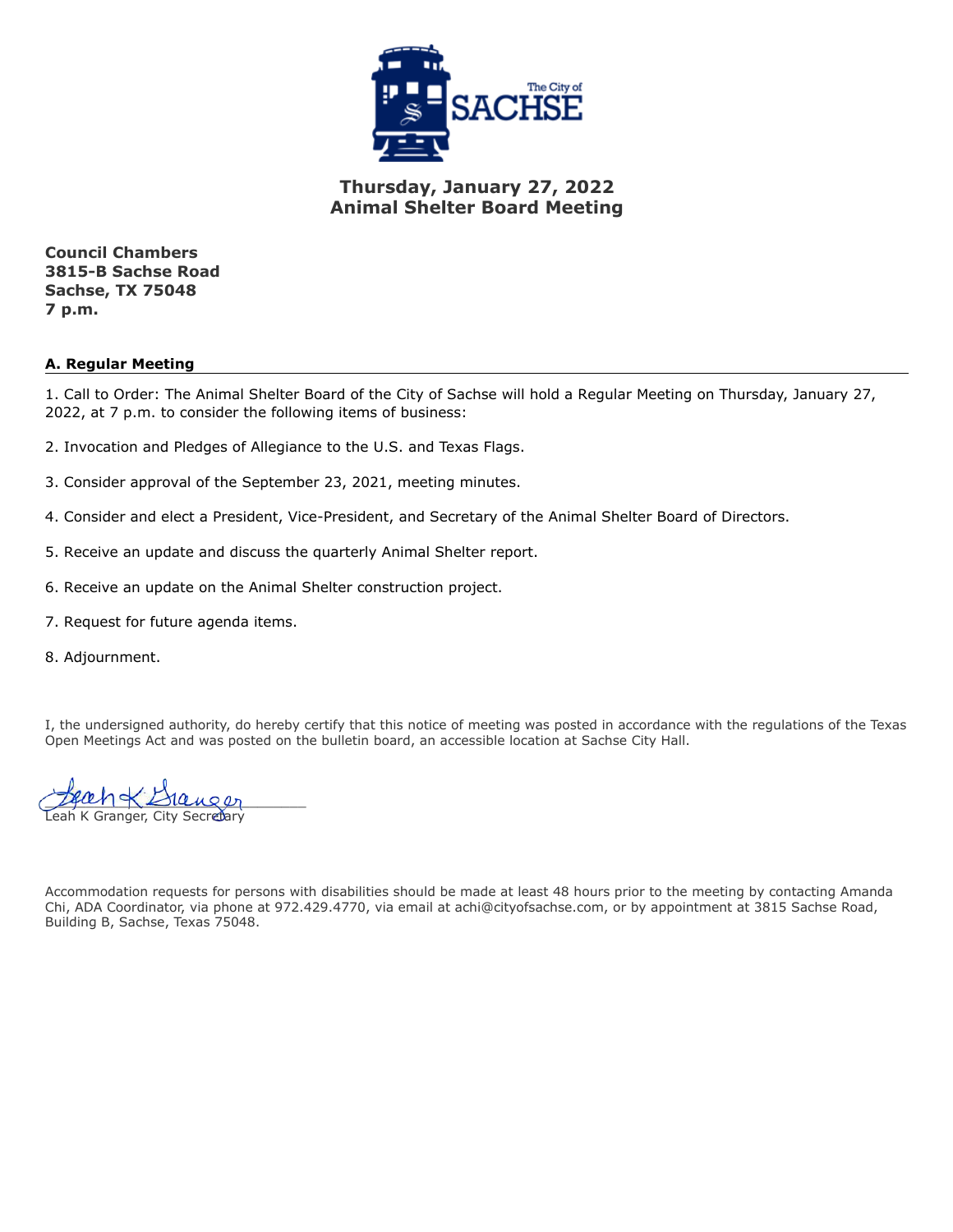

<span id="page-1-0"></span>

| Meeting            | Jan 27, 2022 - Animal Shelter Board Meeting                      |
|--------------------|------------------------------------------------------------------|
| Category           | A. Regular Meeting                                               |
| Subject            | 3. Consider approval of the September 23, 2021, meeting minutes. |
| Access             | <b>Public</b>                                                    |
| <b>Type</b>        | Action, Minutes                                                  |
| Recommended Action | Approve as presented.                                            |
| Minutes            | View Minutes for Sep 23, 2021 - Animal Shelter Board Meeting     |

### **Public Content**

[09.23.21 ASB Minutes.pdf \(69 KB\)](https://go.boarddocs.com/tx/sachse/Board.nsf/files/CAUTNC78296A/$file/09.23.21%20ASB%20Minutes.pdf)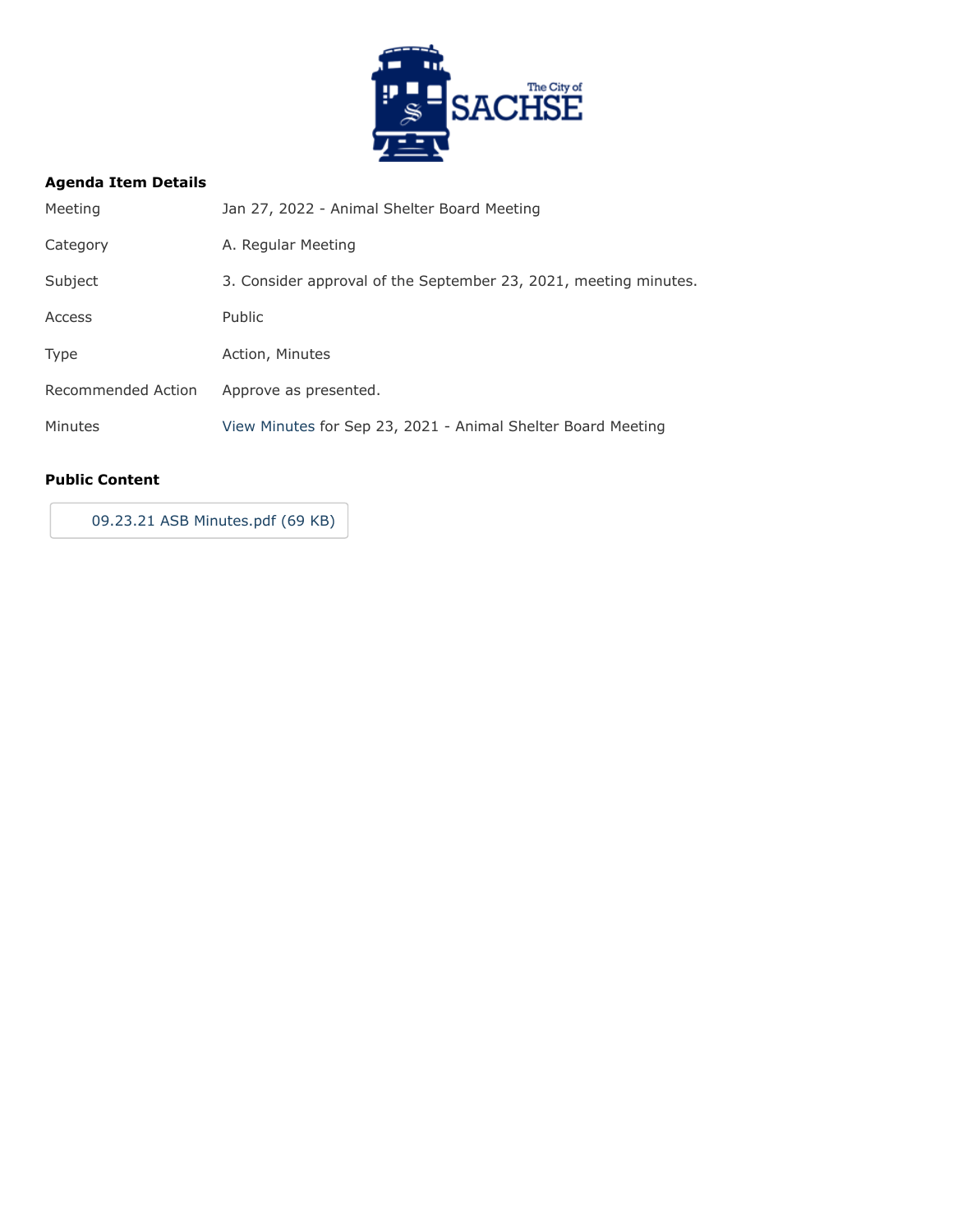## **ANIMAL SHELTER BOARD OF THE CITY OF SACHSE MEETING MINUTES SEPTEMBER 23, 2021**

The Animal Shelter Board of the City of Sachse held a regular meeting on Thursday, September 23, 2021, at 7 p.m. in the Sachse Public Safety Building Emergency Operations Center (EOC), 3815-D Sachse Road. Those present were Councilmember Cullen King; Kimberly McClurg; Katie Rohler; Brandi Petee; Jim Mathis; Shelly Monroe; Janice Brooks; Animal Services Supervisor Terri O'Neal; Animal Control Officer Monica Thomas; Chief of Police Bryan Sylvester; and Veterinarian Dr. Steve Pirkey.

## **Members absent were:** BJ Futrell

Councilmember King called the meeting to order at 7 p.m.

## **REGULAR MEETING:**

## **Invocation and pledges of allegiance to the US and Texas flags.**

Councilmember King lead the invocation and pledges.

## **Consider approval of the June 17, 2021, meeting minutes.**

Mr. Mathis made a motion to approve the minutes as presented. Ms. Monroe seconded the motion, and it carried unanimously.

### **Receive an update and discuss the quarterly Animal Shelter report.**

Following the staff quarterly update presentation, Board members asked for understanding as to why residents have been surrendering their animals to the shelter. Ms. O'Neal responded that there are a variation of reasons, such as residents moving, the expense of owning a pet, conflict with other animals and/or family members, etc. Ms. O'Neal informed the Board that wildlife that is taken in at the shelter often times gets sent to DFW Wildlife rehabilitation center.

The Board discussed the recent successful Clear the Shelter campaign. Staff credits social media as the primary driving force behind the achievement. The Animal Shelter has a very active page with multiple daily posts, frequent interaction with followers, and a very positive attitude in each of the posts. The intent is to encourage people to participate in shelter activities and adopt the animals. In return, residents have given very positive feedback and support.

Other conversation included the upcoming shot clinic on October 2 and Fallfest on October 28. These events are a good opportunity to raise public awareness of the shelter and possibly adopt some animals out.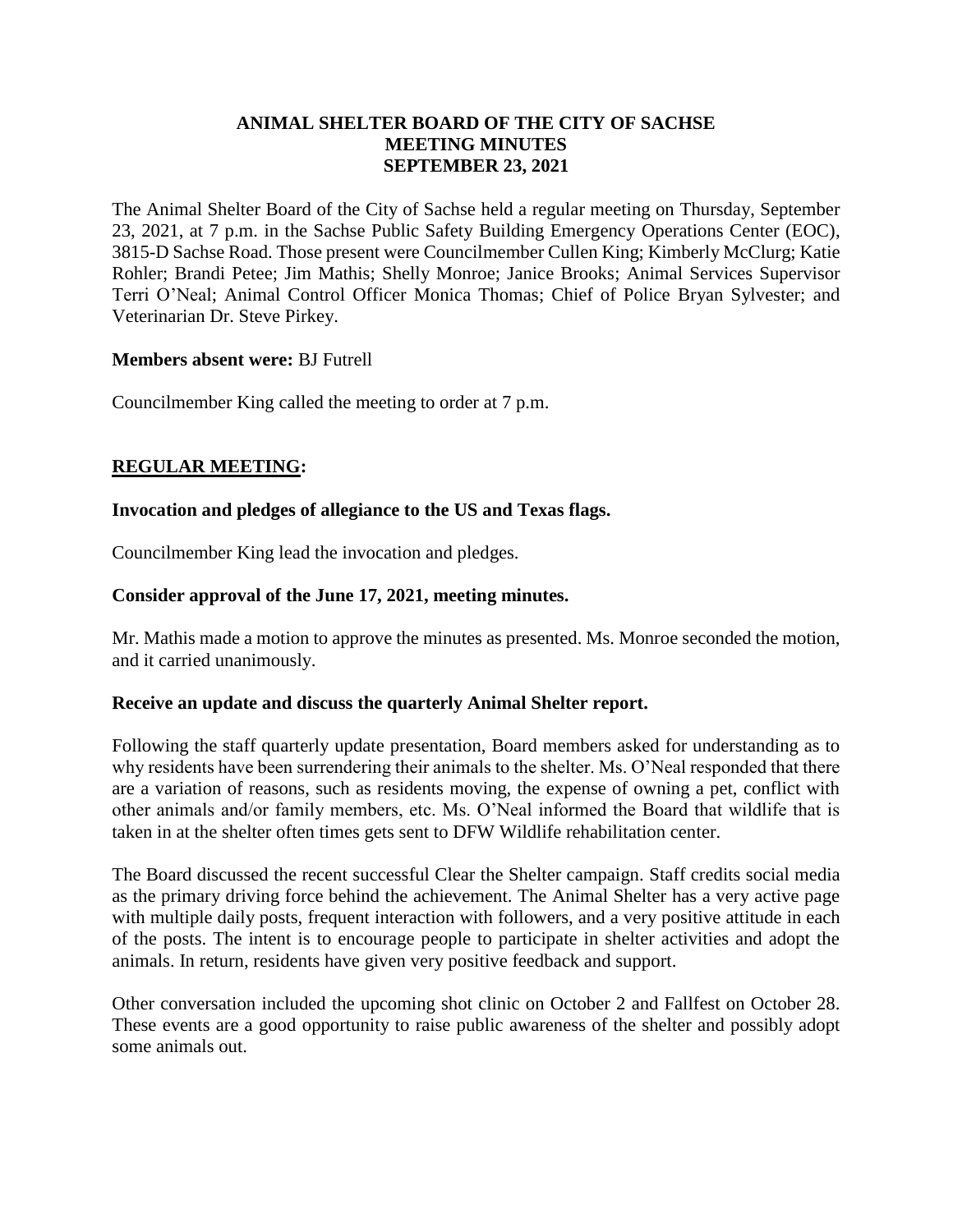# **Request for future agenda items.**

No requests at this time.

# **Adjournment.**

Councilmember King adjourned the meeting at 7:30 p.m.

APPROVE:

ATTEST:

Chairperson

**Secretary**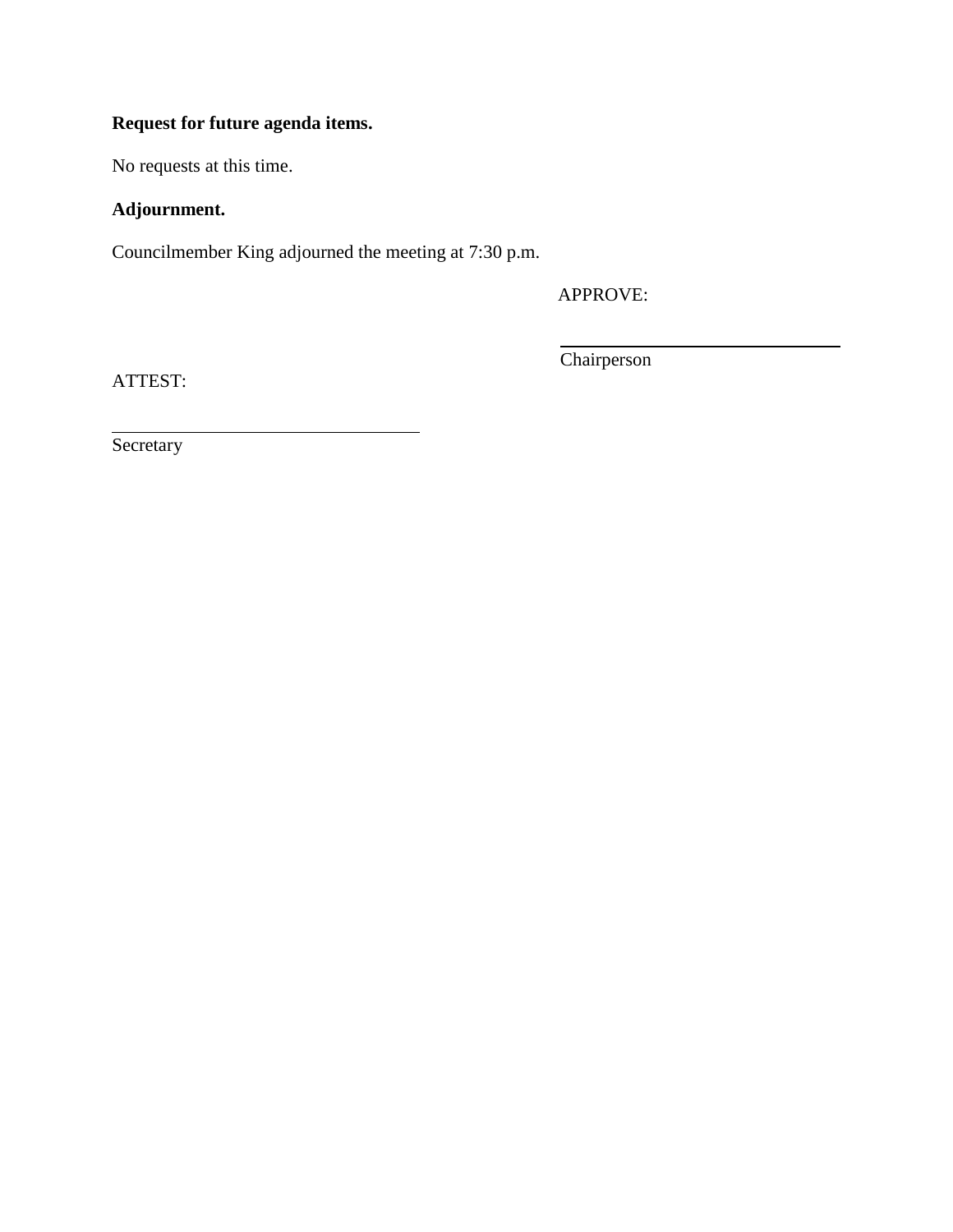

| Meeting            | Jan 27, 2022 - Animal Shelter Board Meeting                                                                            |                                                                   |  |
|--------------------|------------------------------------------------------------------------------------------------------------------------|-------------------------------------------------------------------|--|
| Category           | A. Regular Meeting                                                                                                     |                                                                   |  |
| Subject            | 4. Consider and elect a President, Vice-President, and Secretary of the Animal Shelter Advisory<br>Board of Directors. |                                                                   |  |
| Access             | Public                                                                                                                 |                                                                   |  |
| <b>Type</b>        | Action, Discussion                                                                                                     |                                                                   |  |
| Fiscal Impact      | No.                                                                                                                    |                                                                   |  |
| Recommended Action | Appoint<br>the Vice President, and<br>Board of Directors.                                                              | as the President,<br>as<br>as the Secretary of the Animal Shelter |  |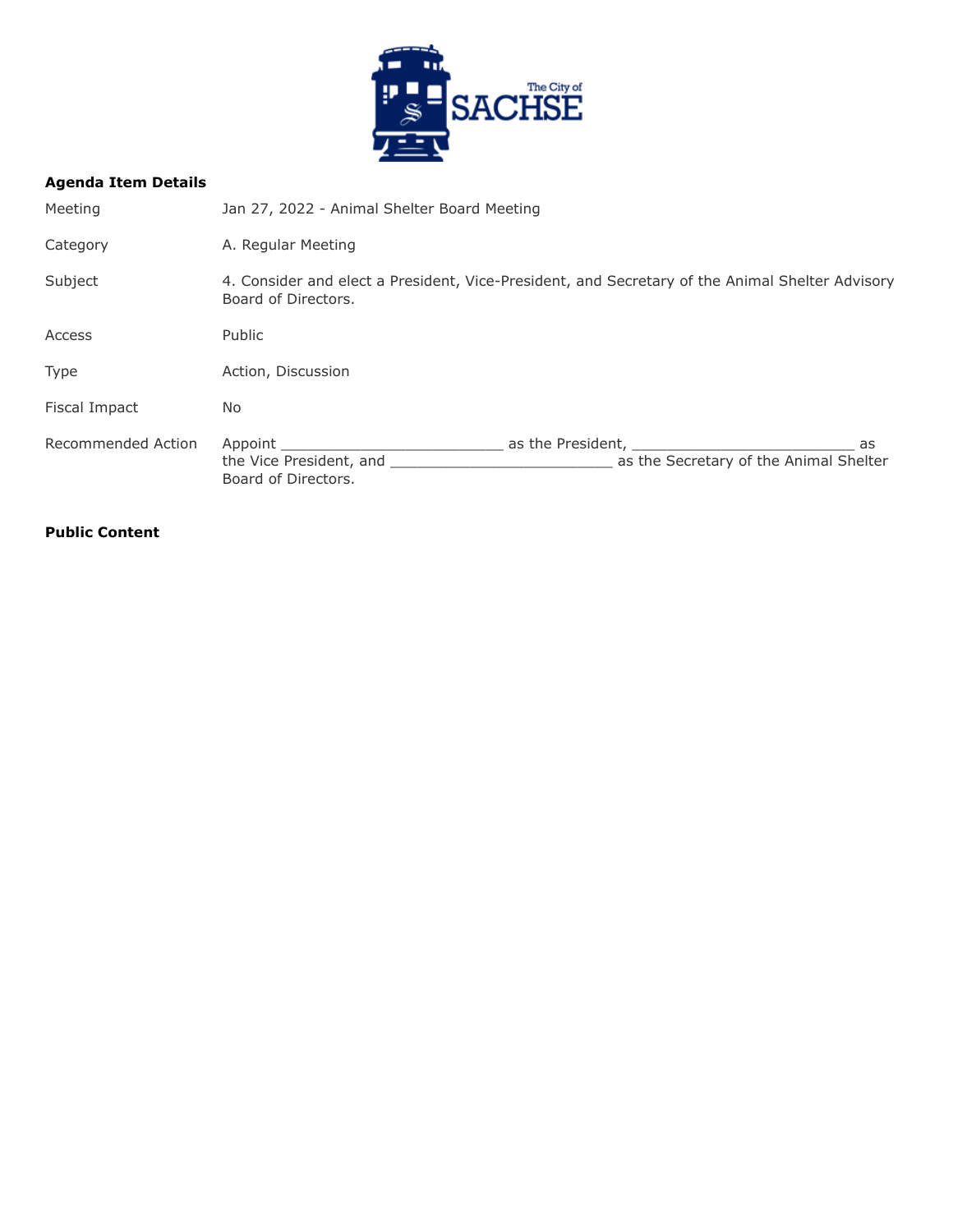

| Meeting     | Jan 27, 2022 - Animal Shelter Board Meeting                           |
|-------------|-----------------------------------------------------------------------|
| Category    | A. Regular Meeting                                                    |
| Subject     | 5. Receive an update and discuss the quarterly Animal Shelter report. |
| Access      | <b>Public</b>                                                         |
| <b>Type</b> | Discussion, Information, Reports                                      |
|             |                                                                       |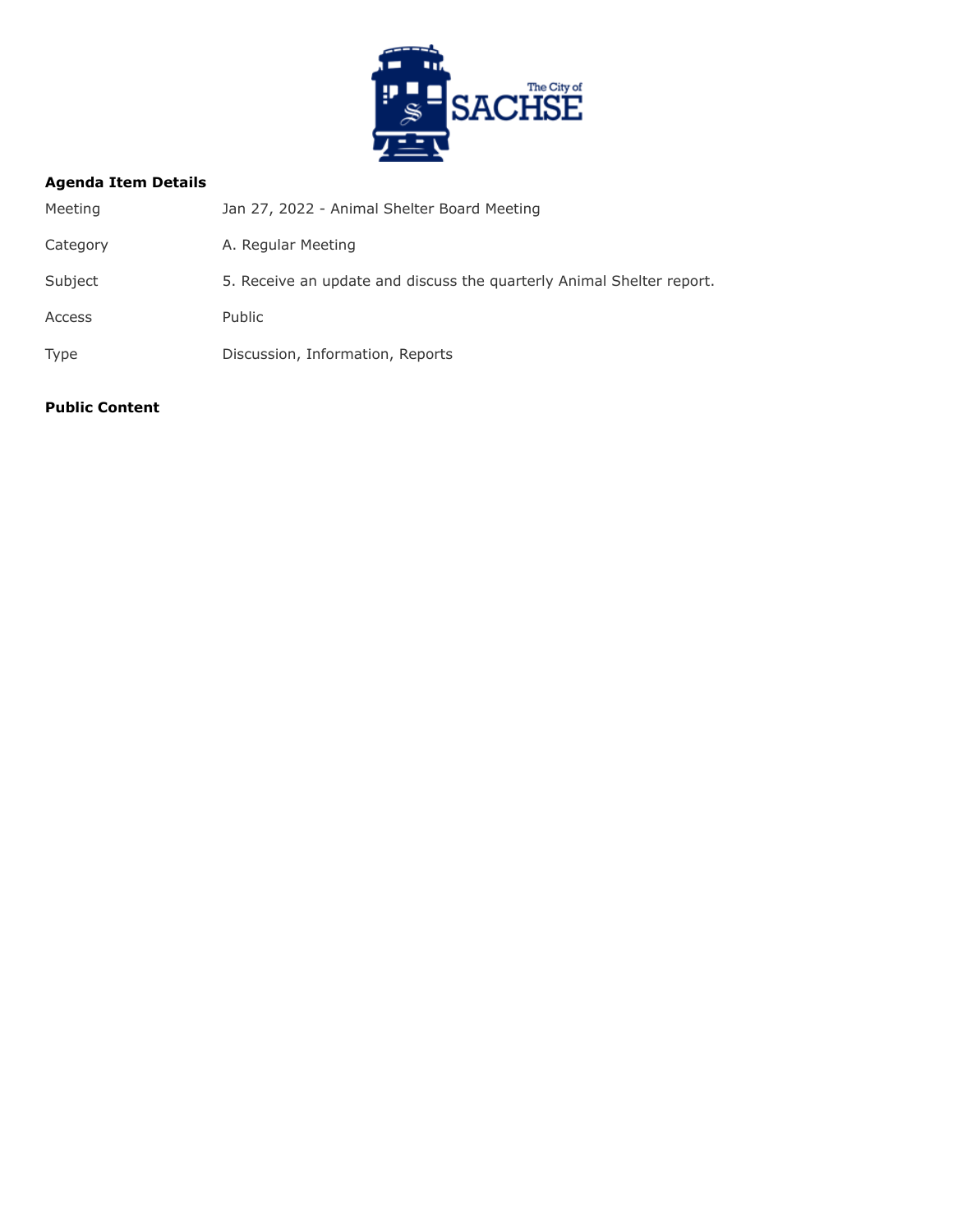

| Meeting     | Jan 27, 2022 - Animal Shelter Board Meeting                      |
|-------------|------------------------------------------------------------------|
| Category    | A. Regular Meeting                                               |
| Subject     | 6. Receive an update on the Animal Shelter construction project. |
| Access      | <b>Public</b>                                                    |
| <b>Type</b> | Discussion, Information, Reports                                 |